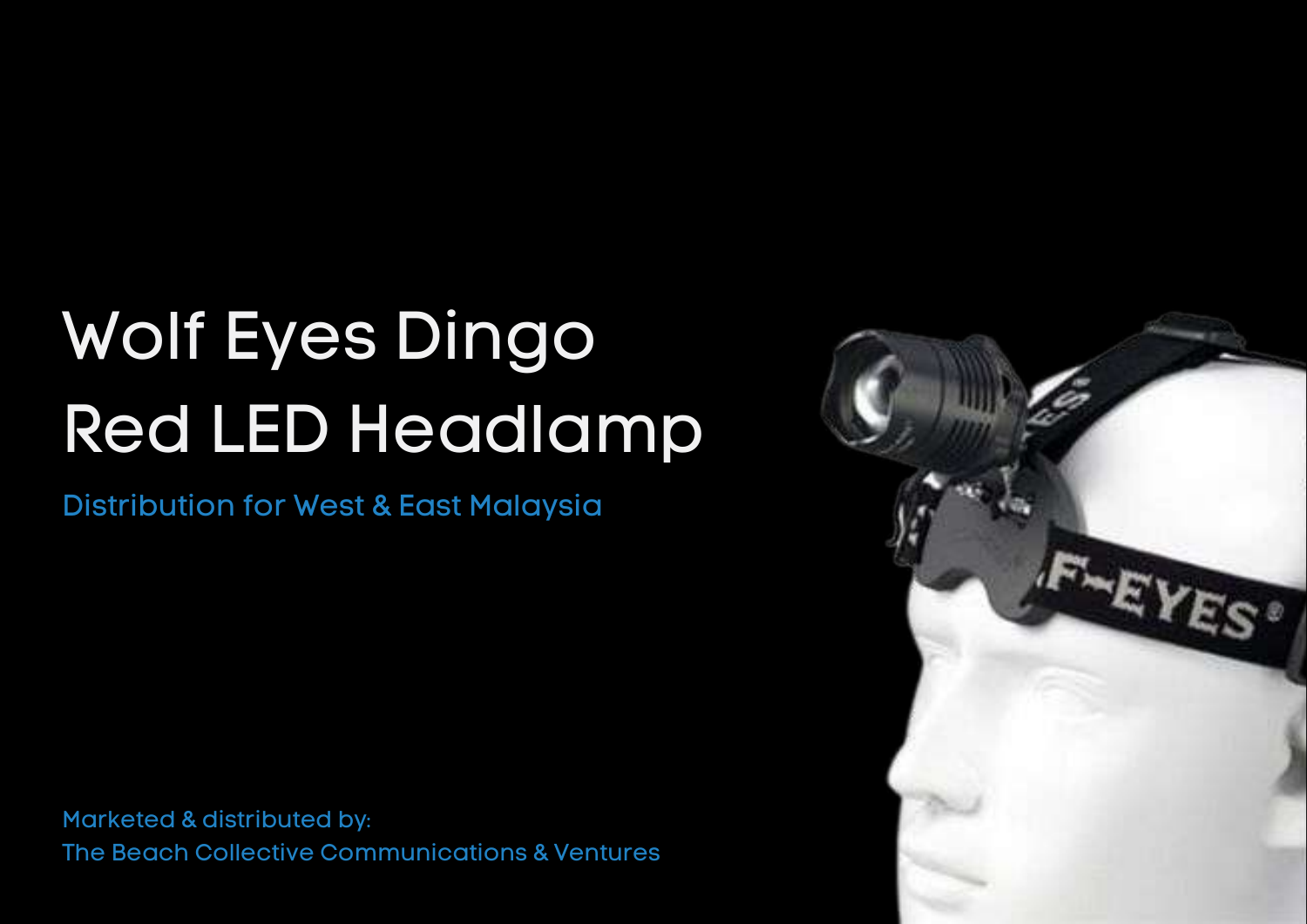### **Product Description**

This RED version of the Dingo LED headlamp is usually chosen by those who work near animals, zoo workers, academics, wildlife photographers or vermin control as the **RED LED light upsets the animals considerably less than white light.** It is also great if you don't want to lose your own night vision!

There is a **long distance tele lens** perfect for hunting, it provides a spot to highlight wild dogs or foxes into the distance. This lens is adjustable by sliding from spot to a flood from 11 degrees to 50 degrees. Also in the kit is a **wide angle lens**, this produces a very broad spot out to shorter distances, say 40 metres, perfect for someone tasked with supervising a storage yard, emergency services or for chasing bunnies.

The Dingo rechargeable headlamp can also be used in **No Lens mode at night**. This provides a very, very even light over about 160 degrees with no spot. If you work close to others, have to walk around a medical facility or similar without disturbing others, the no lens mode with red is just fantastic.

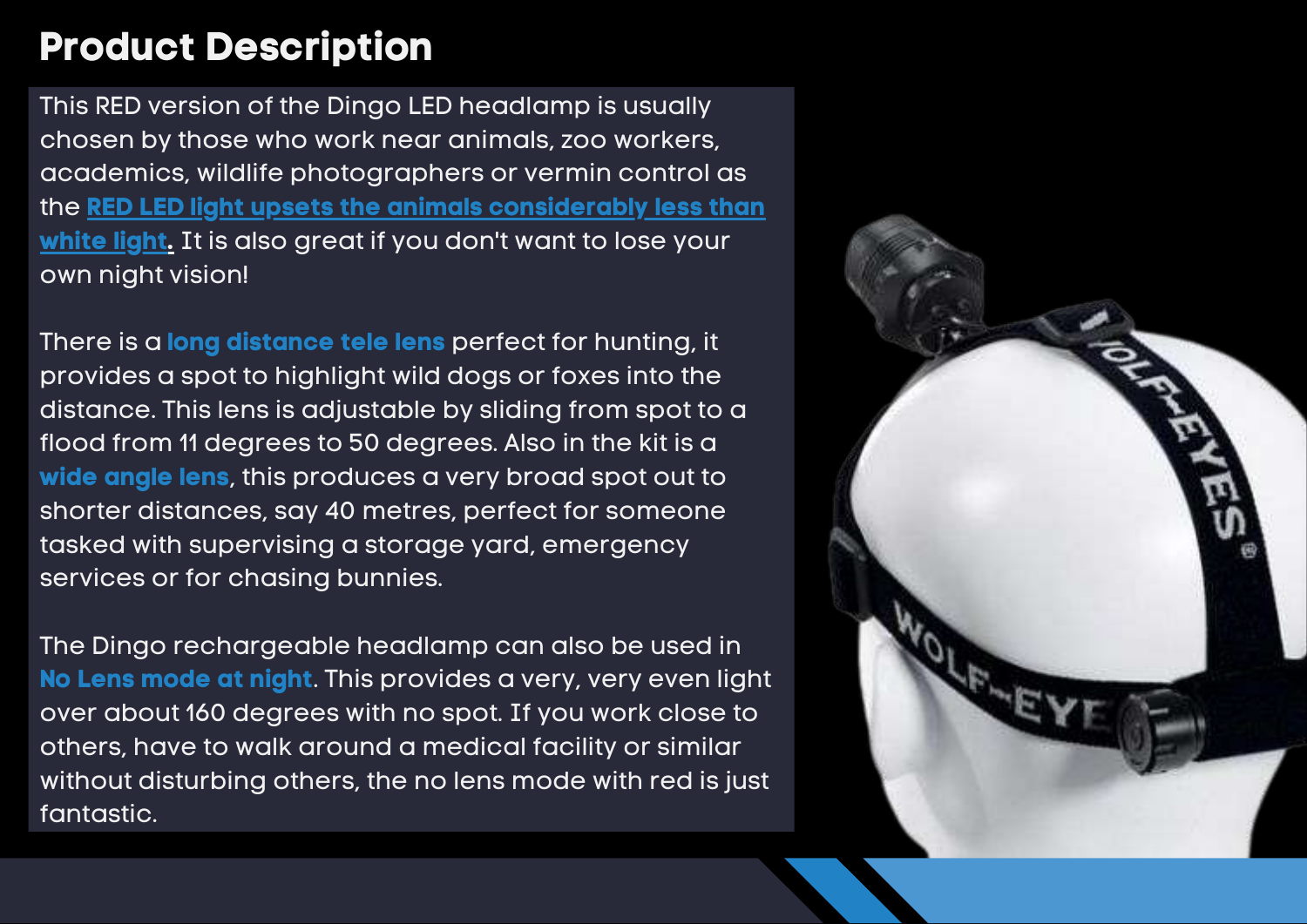### **Product Description**

All the controls for the headlamp are on the front of the Dingo, for easy access and positive control. **There are 4 levels (High, Medium, MediumLow, Low) and strobe**, all easily accessed by twisting the front bezel. The bezel can also be slid forward and back to control focus of the two lenses. The headlamp bezel can also be tilted easily by the user. Every controls is in front for safety and more control by the user of the headlamp.

The Wolf Eyes rechargeable battery provides **150 minutes of runtime on High, 295 minutes on Medium, 17 hours on Medium Low and 136 hours on Low**. Being a lithium ion rechargeable battery it also works in sub zero conditions.

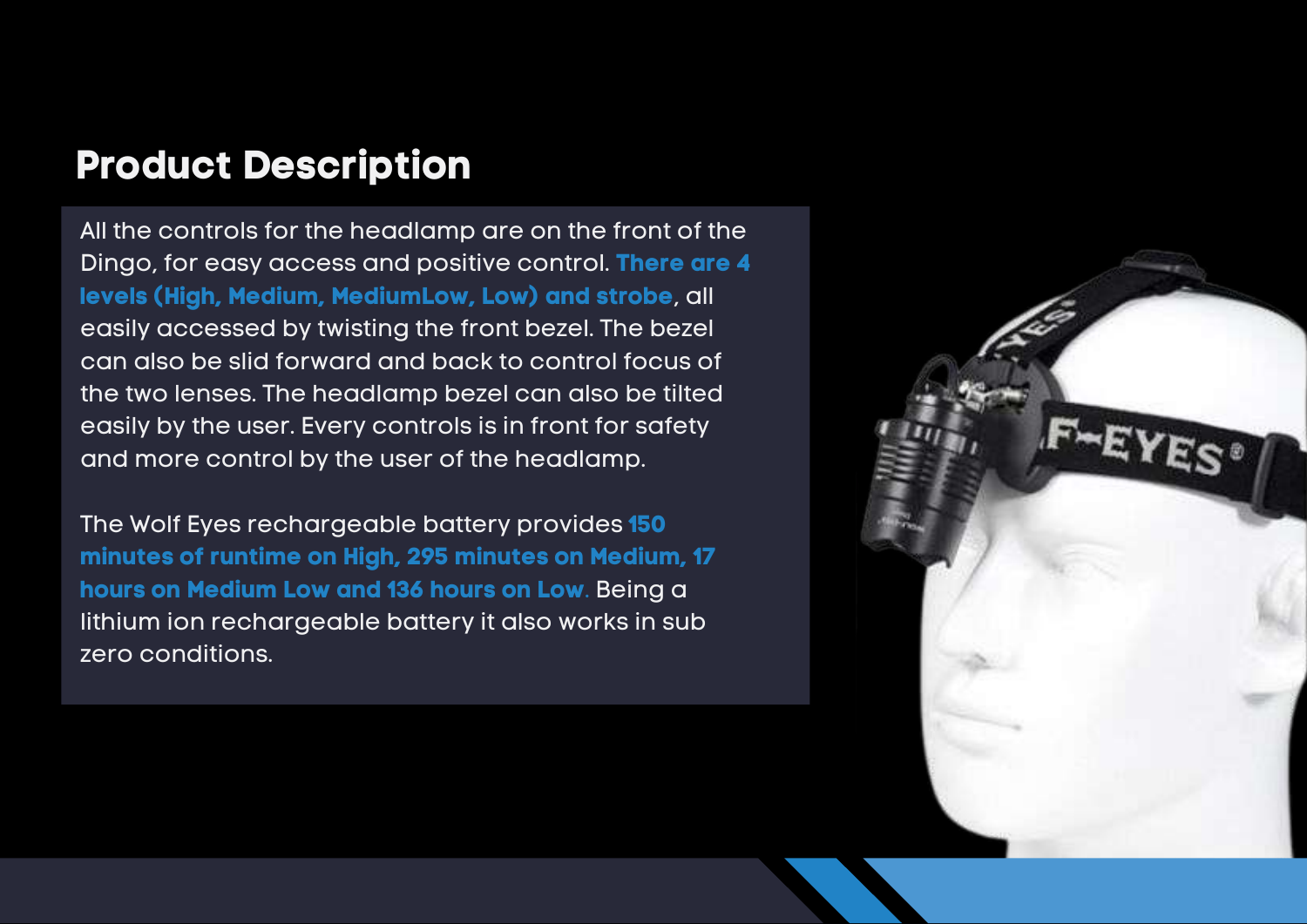### **Product Highlights**

### Manufacturing:

- Australian Brand
- Military and police-grade equipment

### Capabilities:

- **Night vision**: Red light enhances night vision capability  $\bullet$
- **Red LED**: No filter required so no dimming of the light
- **Splashproof**: Due to an innovative glass cover over the LED  $\bullet$
- **No fade**: Headlamp is regulated, so the light doesn't fade when in  $\bullet$ use.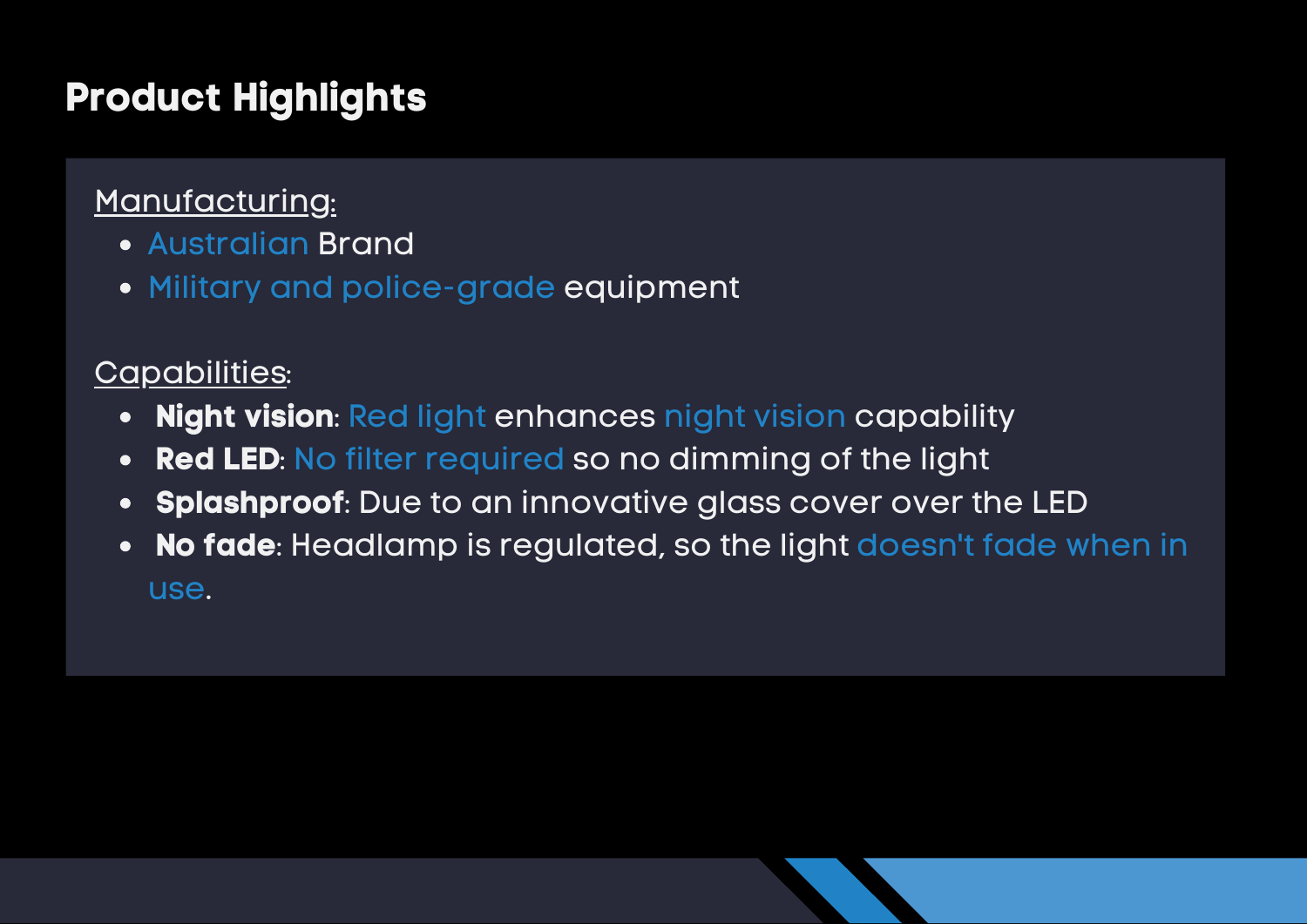### **Product Highlights**

#### Construction:

**Aircraft grade aluminium**: The front bezel is constructed of aircraft  $\bullet$ grade aluminium with cooling fins built in so you don't overheat your LED -- If an LED is overheated it has a permanently reduced output

#### Modes of use:

**5 stages mode:** low (2%), Medium low (10%), Medium (50%), High (100%), Strobe (1Hz)

#### Usage:

Research, Boating, Training, Running, Camping & Hiking, Fishing, Outdoor Lifestyle, Hunting, Astronomy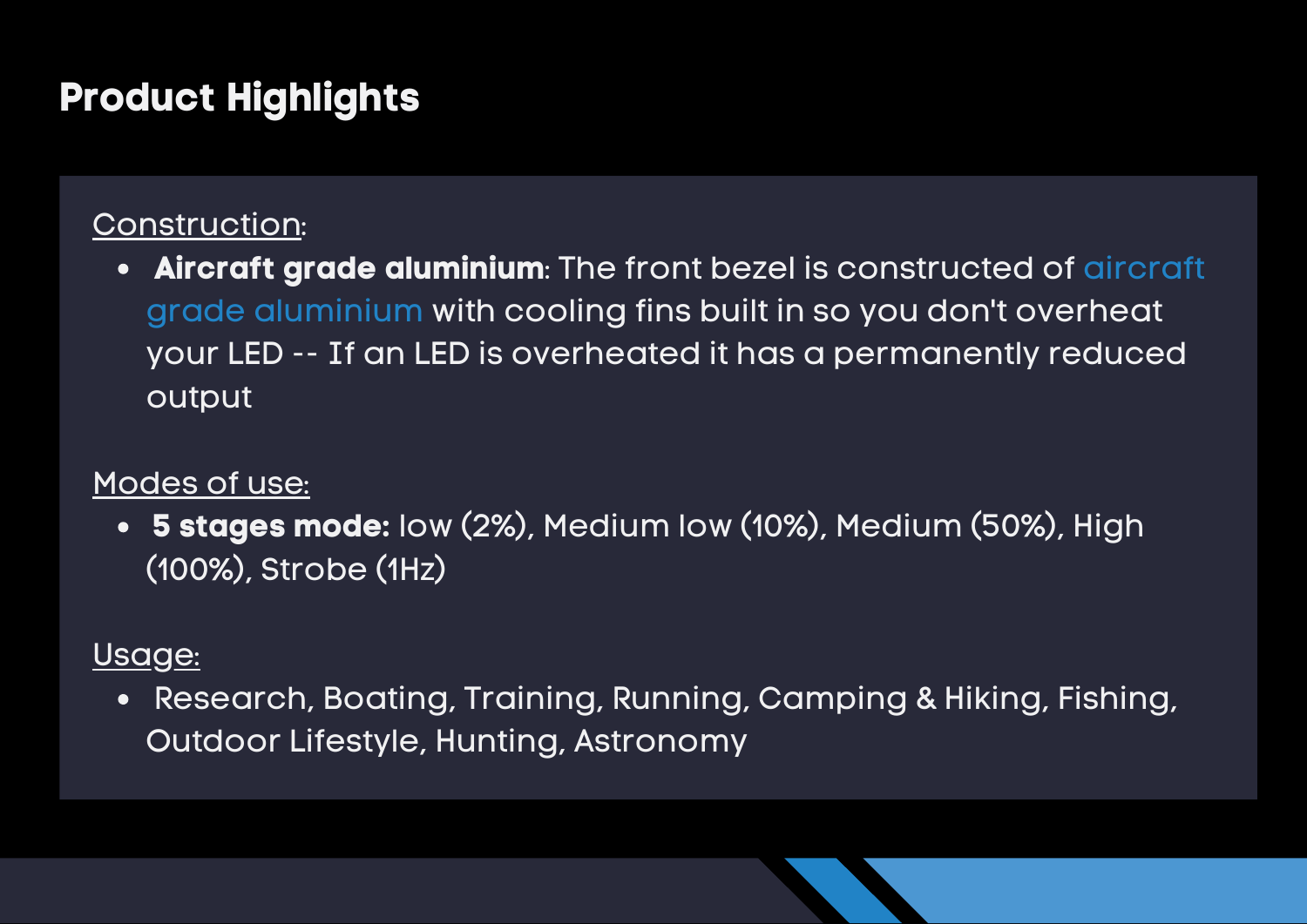# **Product Comparison with similar range competing LED headlamp**

|                                                     | <b>Wolf Eyes</b><br><b>Dingo Red</b>                         | <b>Product X</b><br>(White LED with<br>red filter)   |
|-----------------------------------------------------|--------------------------------------------------------------|------------------------------------------------------|
| <b>Local Distribution</b>                           | <b>Yes. Prices inclusive</b><br>of all taxes &<br>surcharges | No. Duties taxes &<br>customs clearance<br>required  |
| <b>Filter for Red Light</b>                         | No filter required                                           | Filter needed;<br>brightness reduced                 |
| Distance beam (focused beam<br>with telephoto lens) | 216m                                                         | 400m<br>(In white light)                             |
| <b>LED Emitter Output</b>                           | 816 lumens                                                   | 900 lumens<br>(in white light)                       |
| <b>Battery</b>                                      | External<br>rechargeable                                     | Internal<br>rechargeable                             |
| <b>Built material</b>                               | Aircraft grade<br>aluminium                                  | <b>Plastic</b>                                       |
| Weight                                              | 0.217 kg only                                                | 0.37 kg                                              |
| Warranty                                            | 5 years                                                      | 1 year                                               |
| Wear and tear after 1 year of field usage           | After 1 year<br>as good as new                               | Straps loose & light<br>intensity heavily<br>reduced |







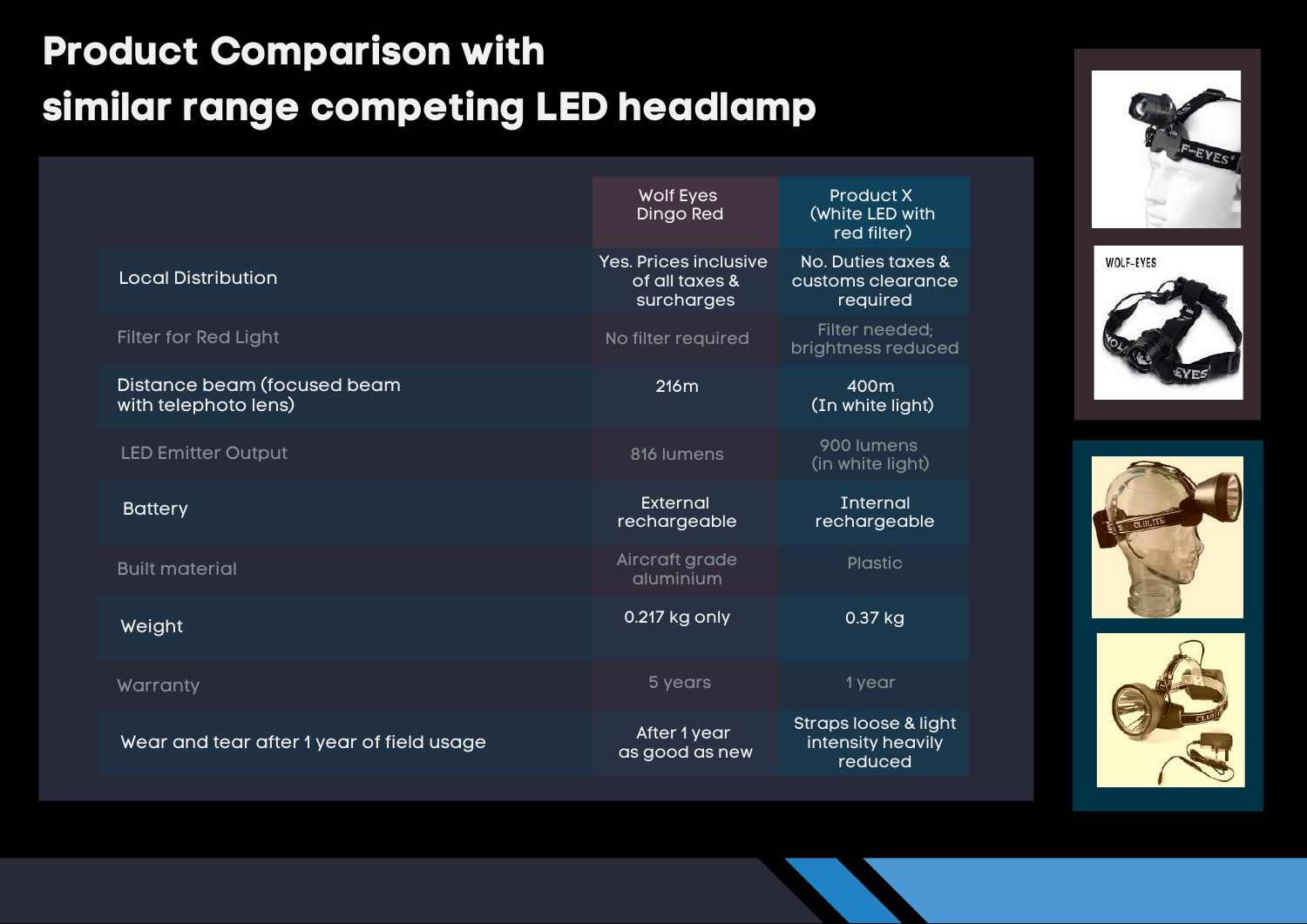# **Photo Gallery**



Night illumination with Wolf Eyes Dingo Red LED torches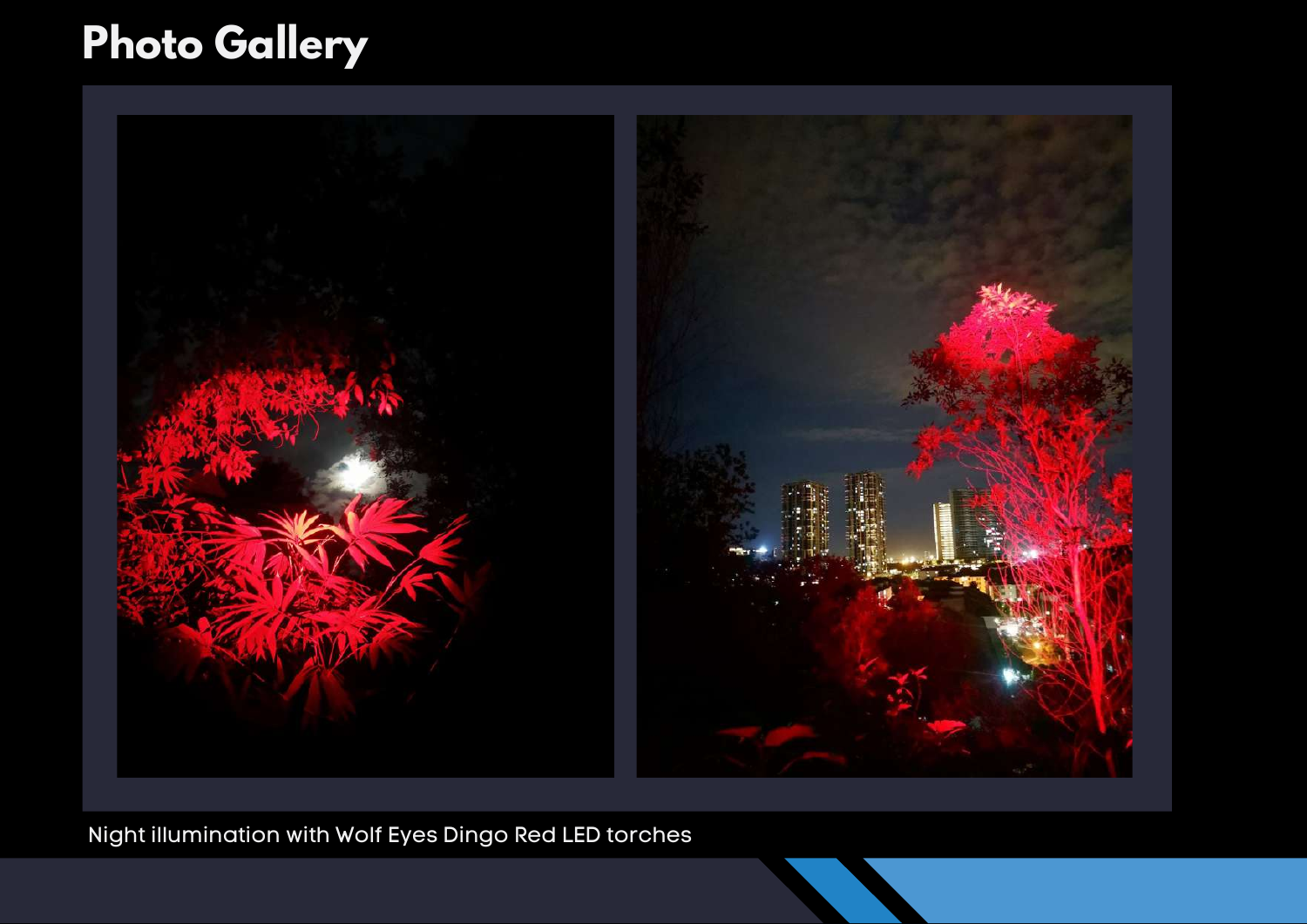### **Photo Gallery**



Wildlife Photos captured in Malaysia with Wolf Eyes Dingo Red LED torches illumination at night (Note: no camera flash used in photography capture)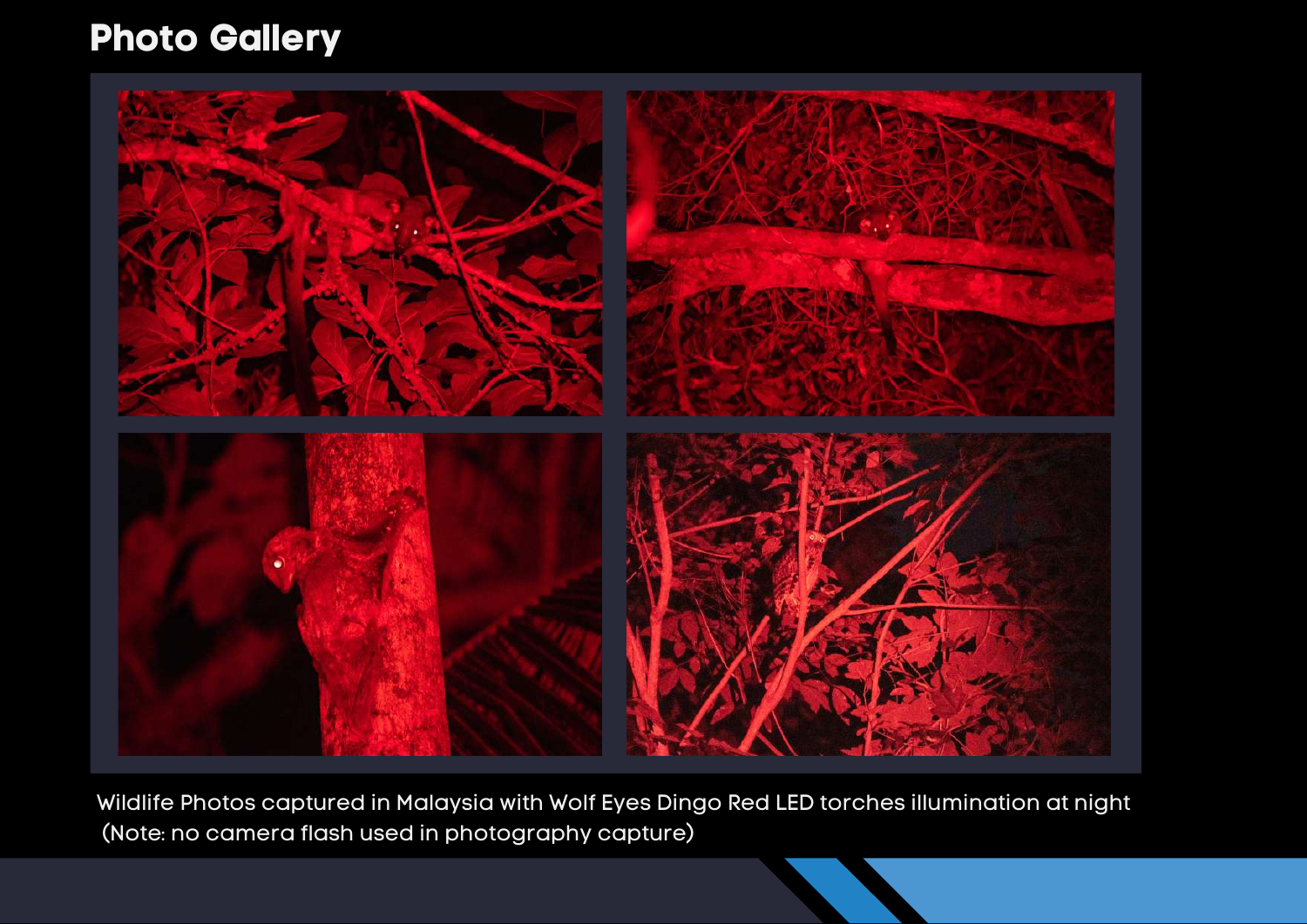### **Product Kit:**

Weight:

• 217g without battery

Set is inclusive of:

- 1 Red LED headlamp
- 2 different lenses to give you three choices of beams
- 1 LRB -168A 3400mAh rechargeable external Li-ion Battery
- 1 battery charger

#### Warranty:

5-year body warranty from manufacturer